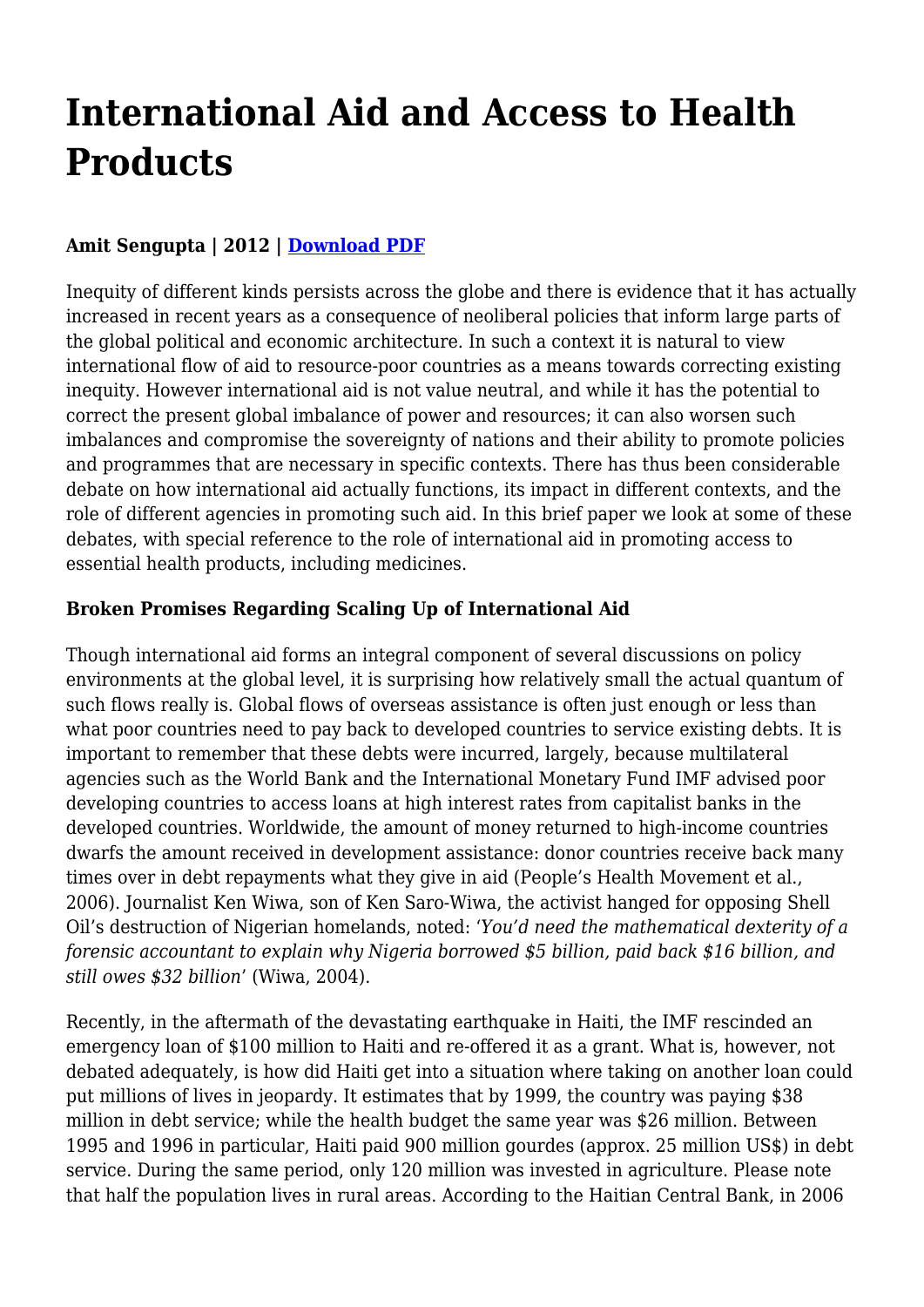alone, total debt service paid was \$57 million, with 47% going to International American Development Bank (IADB), 30% to the World Bank, and 10% to the IMF.

Moreover, the inflow of international aid in many cases, is much less than the outflow from developing countries as a result of their trade deficit, largely with developed nations. As we see in the following table, of the three regions of developing the world, only in the case of Africa do we see that inflow of aid is higher than the outflow due to trade deficit.

**Table:** Flow of ODA and Trade Deficit, By Region (World Bank, 2005) *(Figures for (2003) in US \$ Billion)*

| Region                         |      | Aid Trade Deficit |
|--------------------------------|------|-------------------|
| Sub-Saharan Africa             | 24 9 |                   |
| Asia                           | 6 19 |                   |
| Latin America & Caribbean 6 31 |      |                   |

However, just prior to the onset of the global financial crisis, export revenues of many developing countries had risen and the burden of servicing external debt for the developing countries had fallen from almost 13 per cent of export earnings in 2000 to below 4 per cent in 2007. This has now been reversed as developing country exports and commodity prices have fallen starkly as a consequence of the crisis.

The quantum of international aid in the form of development assistance has been a cause for considerable debate, and repeated commitments have been made pledging 0.7% of richcountries' [gross national product](https://haiweb.org/javascript:go() (GNP) to [Official Development Assistance](https://haiweb.org/javascript:go() (ODA). First pledged 40 years ago in a [1970 General Assembly Resolution](https://haiweb.org/javascript:go(), the 0.7 target has been affirmed in many international agreements over the years, including the [March 2002](http://www.unmillenniumproject.org/documents/07_aconf198-11.pdf) [International Conference on Financing for Development in Monterrey, Mexico](http://www.unmillenniumproject.org/documents/07_aconf198-11.pdf) and at the World Summit on Sustainable Development held in Johannesburg later that year. However, most developed countries are nowhere near reaching the 0.7% target.

**Table:** Official Development Assistance (ODA) in 2005 (source: [OECD 2005 \)](http://www.unmillenniumproject.org/documents/07_OECD_2005.pdf) (\*) Indicates countries that have NOT set a timetable for 0.7%.

| Country            | Aid as % of<br><b>GNI</b> | Country            | Aid as % of<br><b>GNI</b> |
|--------------------|---------------------------|--------------------|---------------------------|
| Australia (*) 0.25 |                           | Japan $(*)$        | 0.28                      |
| Austria            | 0.52                      | Luxembourg         | 0.87                      |
| Belgium            | 0.53                      | <b>Netherlands</b> | 0.82                      |
| Canada $(*)$       | 0.34                      | New Zealand        | 0.27                      |
| Denmark            | 0.81                      | Norway             | 0.93                      |
| Finland            | 0.47                      | Portugal           | 0.21                      |
| France             | 0.47                      | Spain              | 0.29                      |
| Germany            | 0.35                      | Sweden             | 0.92                      |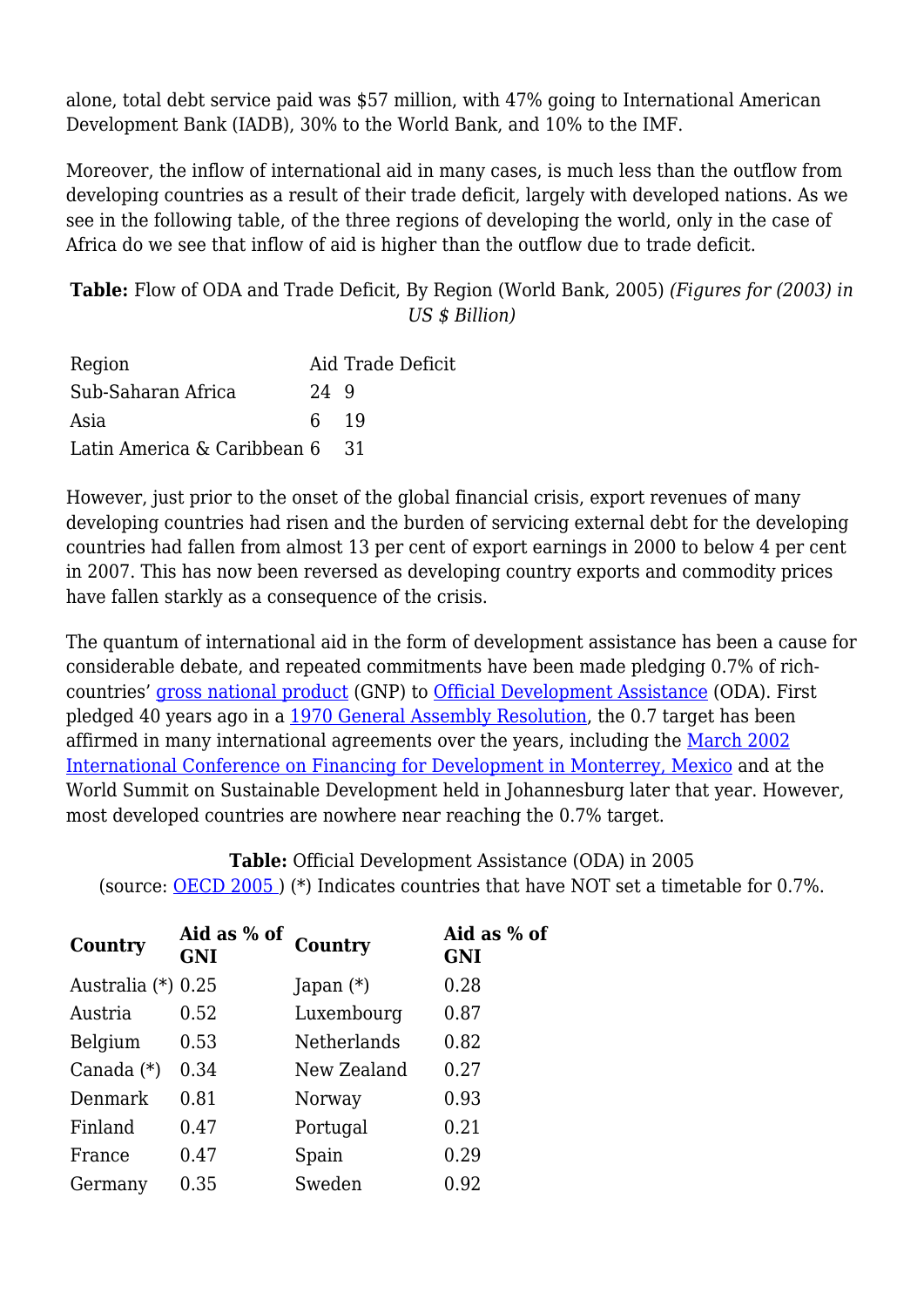| Greece  | 0.24 | Switzerland $(*)$        | 0.44 |
|---------|------|--------------------------|------|
| Ireland | 0.41 | United Kingdom 0.48      |      |
| Italy   | 0.29 | United States $(*)$ 0.22 |      |

However, there has been an increase in the absolute quantum of ODA since the 1980s. Total bilateral ODA commitments from OECD members have increased by more than 50% in real terms since 1980–1984, from an annual average of US\$ 70.5 billion in the period 1980–1984 to US\$ 108.7 billion in the period 2002–2006 (Piva & Dodd, 2009).

#### **Donor Priorities Drive Aid Flows**

While the meager allocation towards development assistance is a matter of concern, perhaps of even greater importance is the way such assistance is often linked with political and economic interests of the donor countries. Aid has often served the political, strategic or commercial interests of donor nations. Aid is often tied to the purchase of goods and services (in the form of technical cooperation) from donor countries, and similar criticisms are made of debt relief priorities (People's Health Movement et al, 2006). Aid is also accompanied by conditionalities — the 2003 US commitment to increase its annual aid spending to US\$ 15 billion by 2006, by way of its Millennium Challenge Account, made new funds conditional on 'sound economic policies that foster enterprise and entrepreneurship, including more open markets and sustainable budget policies' (UN, 2002) (in other words, greater market and investment opportunities for US-based firms).

Donor duplicity is evident in the case of philanthropic foundations as well. The Bill and Melinda Gates Foundation – arguably the largest donor in the health sector among all foundations – is a major funder of programmes related to HIV-AIDS control and treatment. Ironically the grants that the Gates foundation makes for health care are also funded through investments made in companies that restrict access to HIV-AIDS medicines. The Gates Foundation has huge investments in Pharmaceutical companies such as Abbott, who have been aggressively promoting Intellectual Property Rights and have been responsible for compromising access to HIV-AIDS medicines in resource- poor settings. In 2005 the Gates Foundation held \$169 million in Abbott stock, part of \$1.5 billion worth of stock in drug companies (Pillers et al., 2007).

## **Trends in Health ODA**

Recent trends indicate that health ODA as a percent of total ODA has been rising — OECD/DAC members' total bilateral aid commitments for health in 1980–1984 averaged US\$ 2.8 billion per year (constant 2006 dollars), or 5.3% of all ODA. This figure remained virtually unchanged up to the end of the 1990s, increasing thereafter to an annual average of US\$ 6.4 billion in 2002–2006, equivalent to 7.8% of total ODA (Piva & Dodd, 2009).

However the recent trend of increasing allocations for health care is accompanied by several issues of concern. More often than not, donor or global concerns (rather than national priorities of donor nations) determine aid flows in health. Thus, the funding for Millennium Development Goal 6 (combat HIV/ AIDS, malaria and other diseases) accounts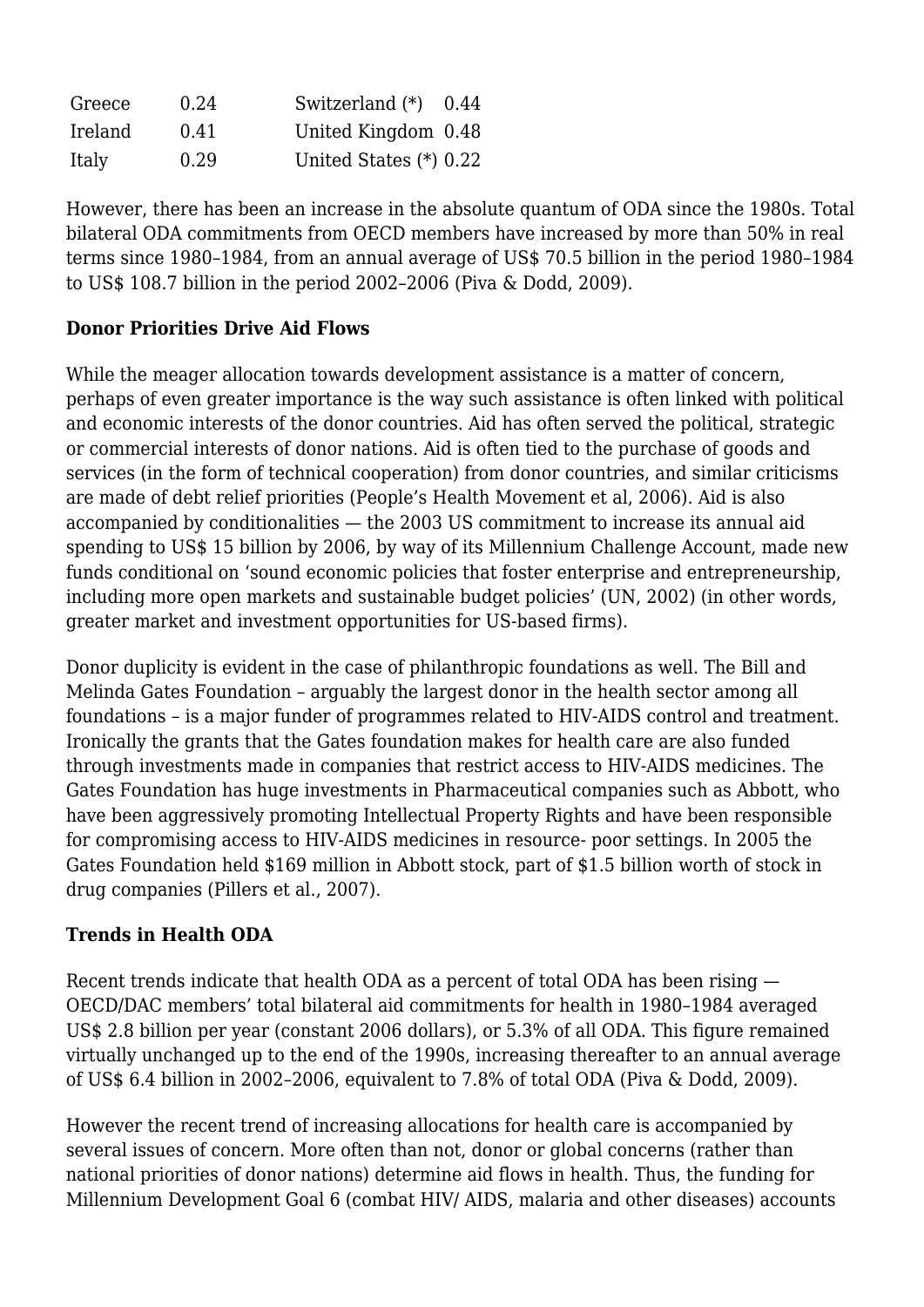for much of the recent increase in health ODA, while many other health priorities remain insufficiently funded. Funding for HIV/AIDS accounted for almost one third (32%) of total health ODA for the period 2002–2006.

At the country level, aid is highly fragmented, and often lacking in synergy and coherence between different donors. The multiplicity of instruments and channels of aid is a major challenge for the governance of health, especially in the poorest countries which are critically dependant on such aid to develop health systems and health policies (Kickbusch, 2000). In 2002–2006, global and regional multi-country initiatives accounted for 25% of all health ODA. Global and regional multi-country initiatives are important mechanisms for targeting funding at global health challenges. However, as the overarching operational and programming priorities of such initiatives are set at the regional or global level, they are often not fully aligned with national priorities. This can result in an uneven pattern of investment across the sector (Piva & Dodd, 2009).

While there is more money available for health, through ODA flows, such flows are too commonly channelized in pre-determined areas and leave little room for flexibility. General budget support, wherein donors channel their aid directly into the budget of a recipient country, is arguably one of the most efficient aid modalities: it avoids many of the costs and inefficiencies associated with projects; it is easier to align with the recipient's priorities; and it opens the way to a broader, strategic dialogue on economy-wide issues (Killick & Lawson, 2007). However, overall, general budget support commitments account for a small part of all ODA — in 2002–2006 they were equivalent to 6.4% of total ODA.

#### **International Aid and Access to Medicines**

Let us now turn to the specific context of how international aid impacts on access to medicines. Many essential medicines are inaccessible to the poor in developing countries for two main reasons. First, there are large gaps in the availability of medicines in both the public and private sectors; second, the prices of the medicines that are available are high in relation to their international reference prices (UN, 2009). Median prices of essential medicines in developing countries are on average, 2.5 times higher than international reference prices in the public sector, and 6.1 times higher in the private sector (UN, 2009). International aid seldom addresses the generic reasons for the twin maladies. Poor availability of essential medicines is a function of technological backwardness and capabilities in LDCs and poor developing countries. Yet, development assistance rarely attempts to remedy the situation through technology transfer mechanisms that could build manufacturing capabilities for basic medicines in developing countries.

Medicine prices are inordinately high in many poor countries because they are imported, and also because new medicines are protected by IPRs and the monopoly prices charged by pharmaceutical companies for patent-protected medicines are beyond the reach of most patients in these countries. Yet, the large donor countries and multilateral agencies such as the World Bank and the IMF are some of the strongest votaries of a strong IP system. Not just that, the same actors have been responsible for obstructing the use of health safeguards that are available in the TRIPS agreement, and which can be used to break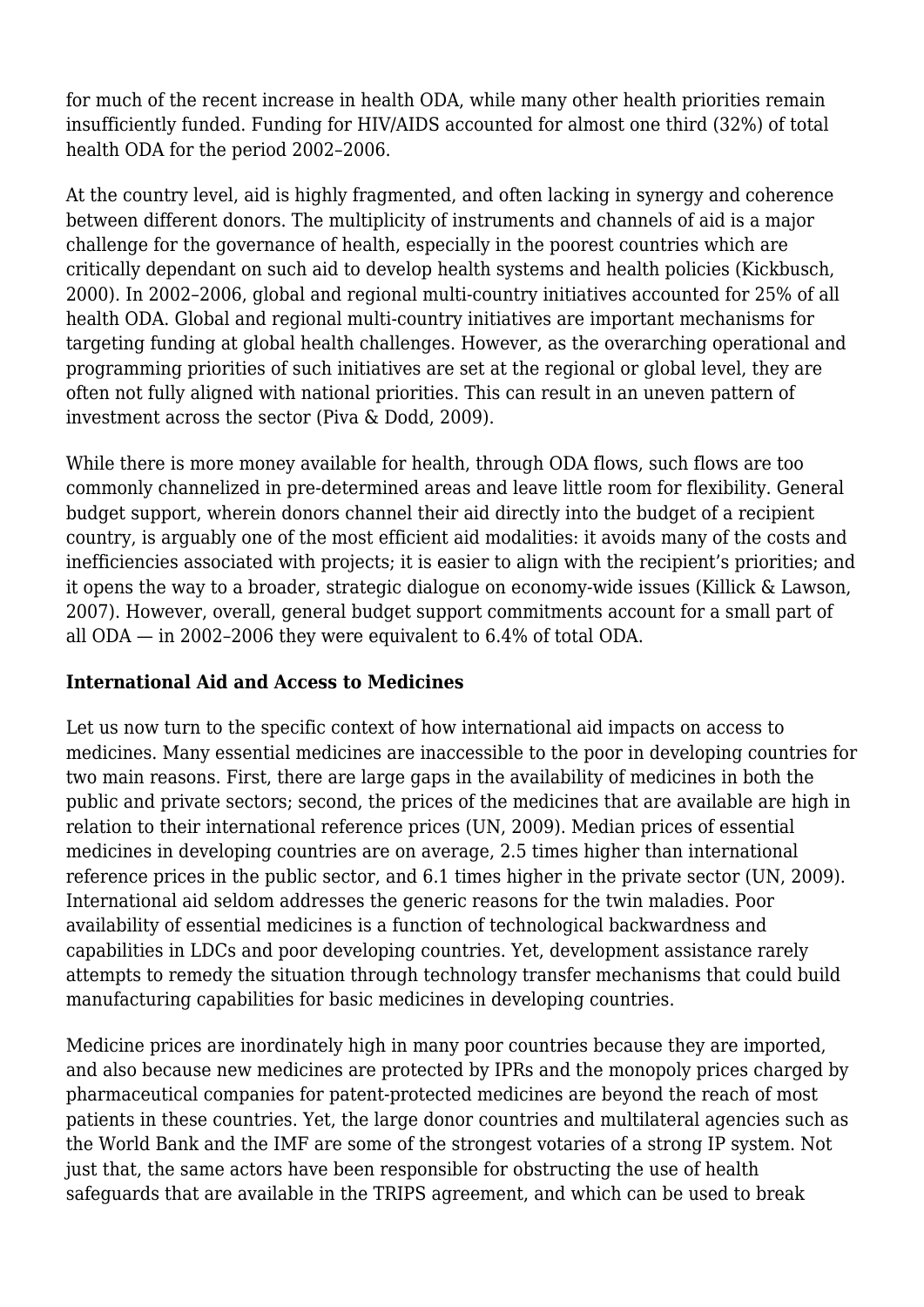patents and allow manufacture of cheap generic medicines. A case in point is the immense pressure brought upon by the US Government on Thailand, after the latter issued compulsory licenses for the manufacture of HIV-AIDs medicines and a cardio vascular medicine in 2008.

As a consequence an inordinately large proportion of aid for disease control programmes in developing countries that are supported by development assistance, needs to be allocated for purchase of medicines – the prices of which could have been much lower if the assistance was channelized differently.

## **Drug Donations**

Finally, we turn, to the vexing issue of drug donations. This is often the most visible form of assistance in the health sector, especially in disaster situations. Unfortunately, all drug donations do not necessarily improve access or assist countries in dealing with disaster situations. There are many different situations in which drugs are donated — in acute emergencies or as part of development aid in non-emergency situations. They may be corporate donations (direct or through private voluntary organizations), aid by governments, or donations aimed directly at single health facilities.

Some common, but unfortunately recurring problems with drug donations include the following (WHO, 1999)

- Donated drugs are often not relevant for the emergency situation, for the disease pattern or for the level of care that is available.
- Many donated drugs arrive unsorted and labelled in a language which is not easily understood, viz in an unfamiliar language and/or without an International Nonproprietary Name (INN) or generic name on the label.
- Double standards may be in play, where the donated drugs do not comply with standards in the donor country. They may be near-expiry or expired drugs, or free samples returned to pharmacies health professionals.
- The donor agency sometimes ignores local administrative procedures for receiving and distributing medical supplies. The distribution plan of the donor agencies may conflict with the wishes of national authorities.
- Donated drugs may have a high declared value, e.g. the market value in the donor country rather than the world market price. In such cases import taxes and overheads for storage and distribution may be unnecessarily high, and the (inflated) value of the donation may be deducted from the government drug budget.
- Drugs may be donated in the wrong quantities, and some stocks may have to be destroyed, thus adding to the burden at the receiving end.

Given the widespread nature of problems associated with inappropriate drug donations, it is imperative that all drug donations be scrutinised, using the benchmark set by the WHO's "Guidelines for Drug Donations".